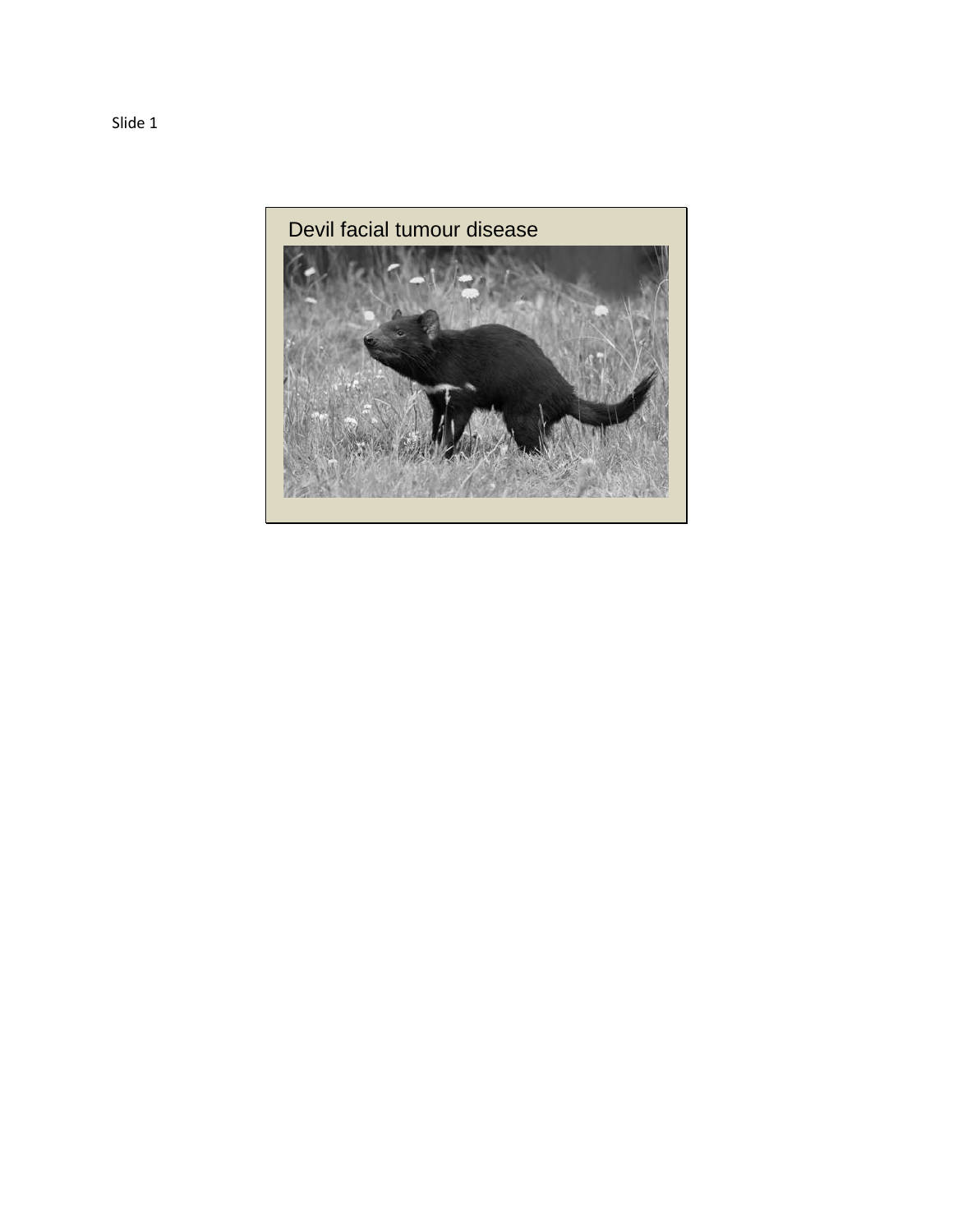## DFTD

- DFTD was first observed in 1996 in the north east of Tasmania (Hawkins 2006)
- The tumour then spread through most wild populations of Tasmanian devils in mainland Tasmania and there has been a significant decline in the wild Tasmanian devil population (Hawkins 2006)
- The Tasmanian devil was listed as endangered by the IUCN in 2008 (Hawkins et al 2008)

Slide credit: Graeme Knowles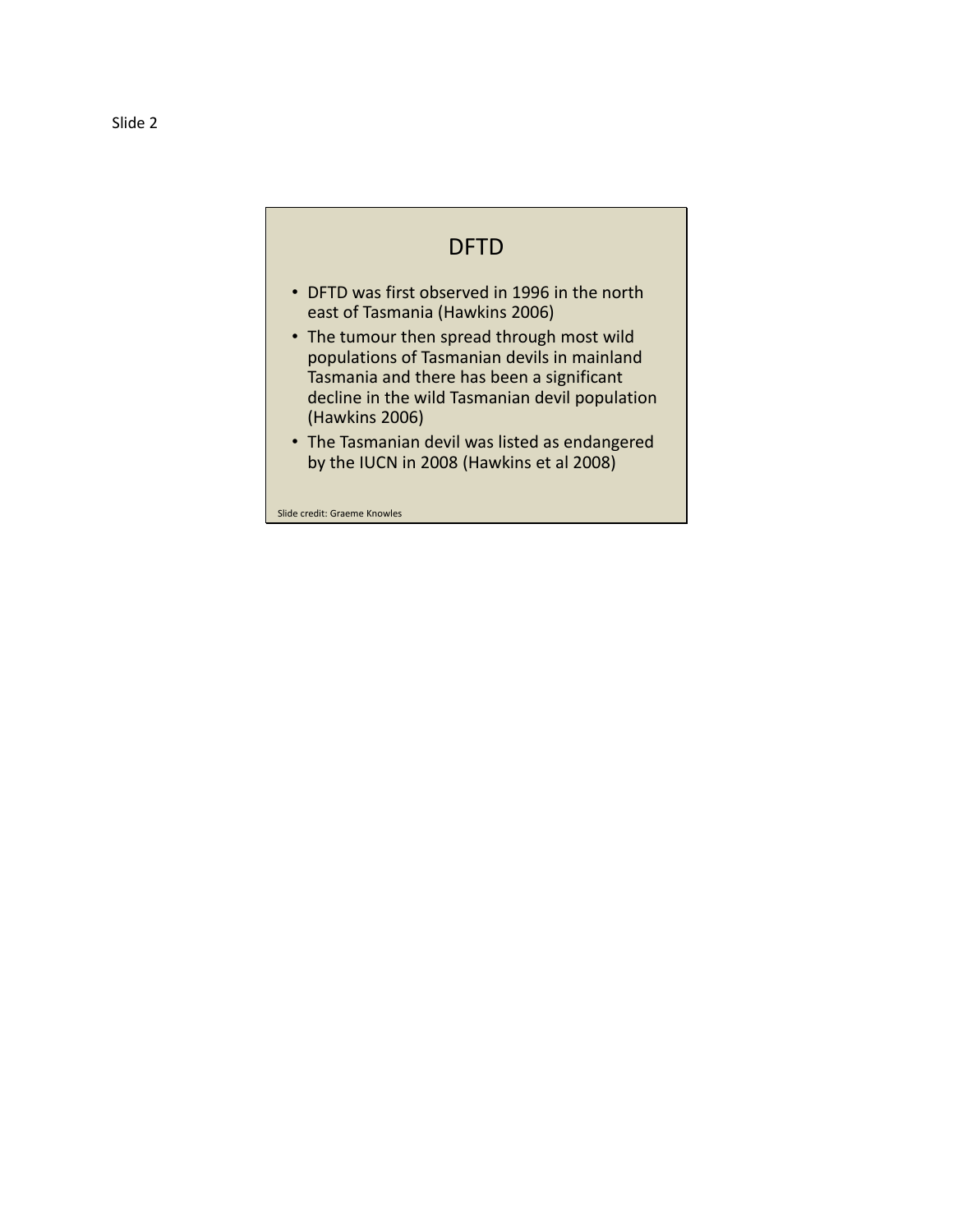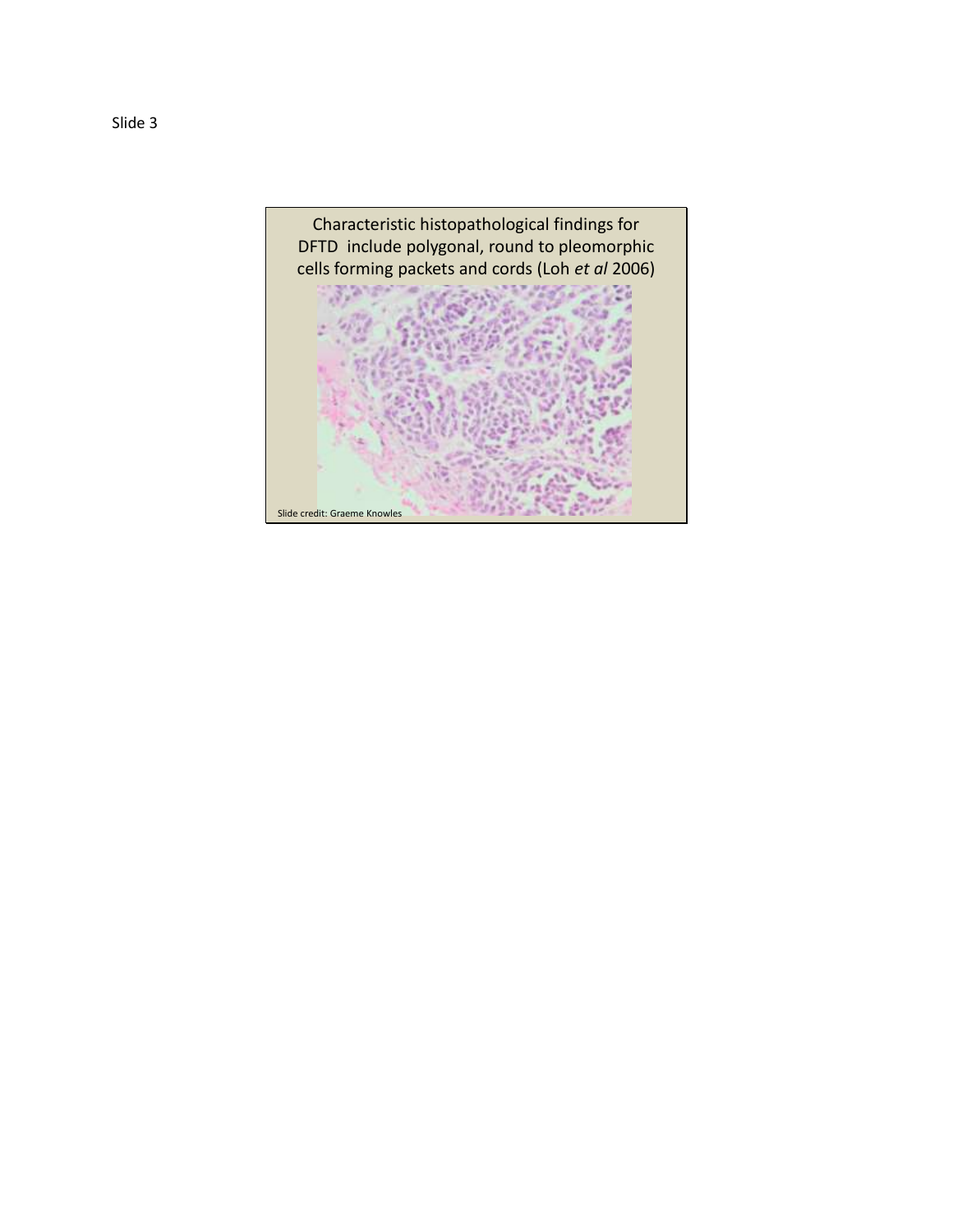

• Correlates to IHC positive to periaxin (Tovar et al 2011)

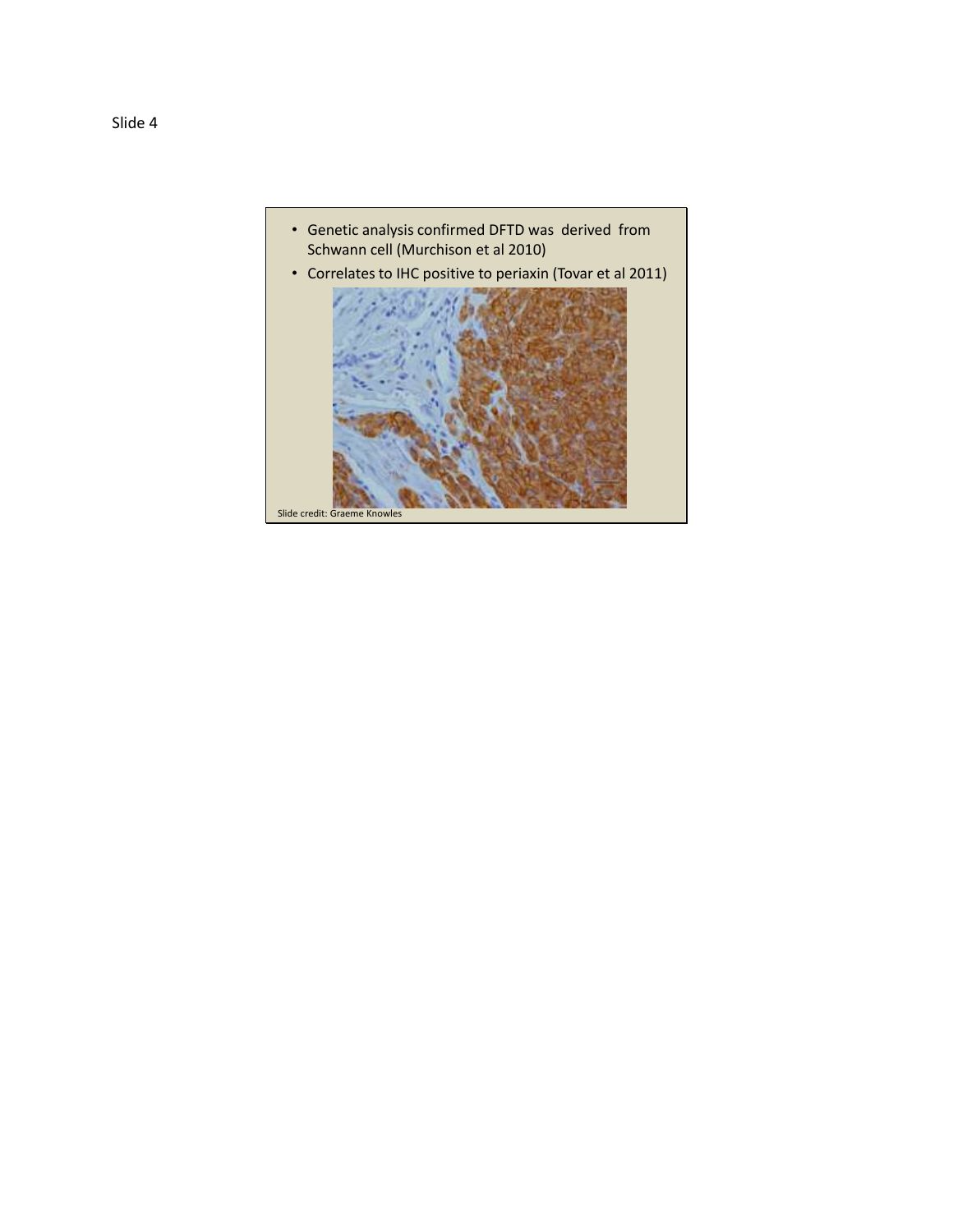

Geographical location and gross appearance of DFT2 tumors.

- (*A*) Locations of confirmed DFT1 and DFT2 tumors in Tasmania (*Left*) and the Channel Peninsula (*Right*). Each DFT1 location is represented with a single dot regardless of the number of tumors identified at this location. Tumor diagnosis was performed by histopathology, cytogenetics, and/or genetic analysis.
- (*B*) Gross appearance of two DFT1 tumors (*Left*) and four DFT2 tumors (*Right*). Tumors were identified in Tasmanian devils in the Channel region between 2012 and 2015. Tumors are grossly indistinguishable.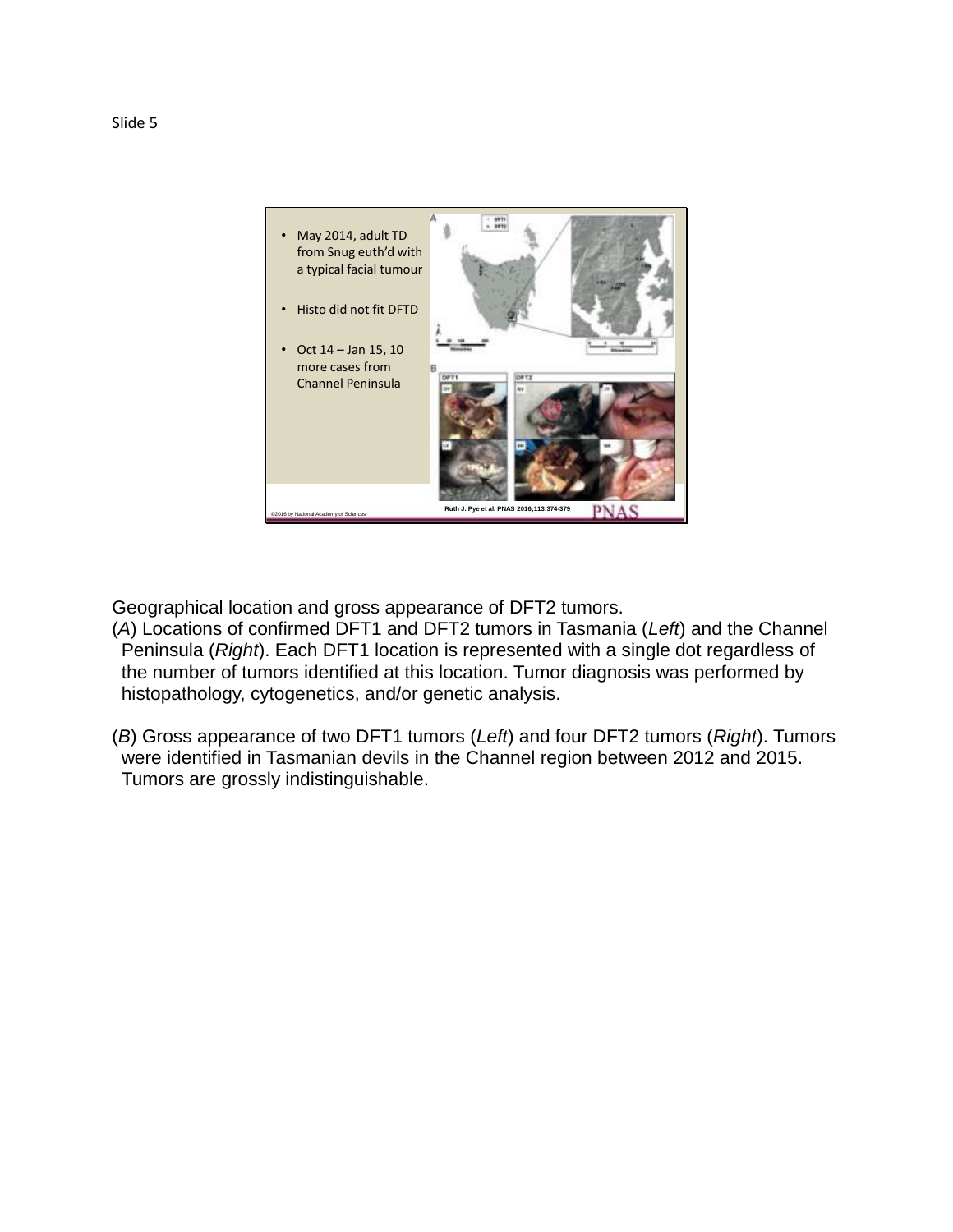

Solid pattern of pleomorphic cells, with a fine fibrovascular stroma, effacing the normal dermis, including adnexa, subcutis and panniculus muscle.

Pleomorphic cells varied from amorphic to polygonal, oval or attenuated.

Cells had partially distinct cell borders, moderate amount of eosinophilic cytoplasm, which in some cells contain microvesicles, round to oval nucleus with prominent nucleolus (often multiple) and vesicular chromatin pattern.

Cells showed marked anisocytosis, karyomegaly, increased nuclear to cytoplasmic ratio and low numbers of multinucleated cells.

Mitotic rate was 10-20 mitotic figures per 10 high powered fields (HPF).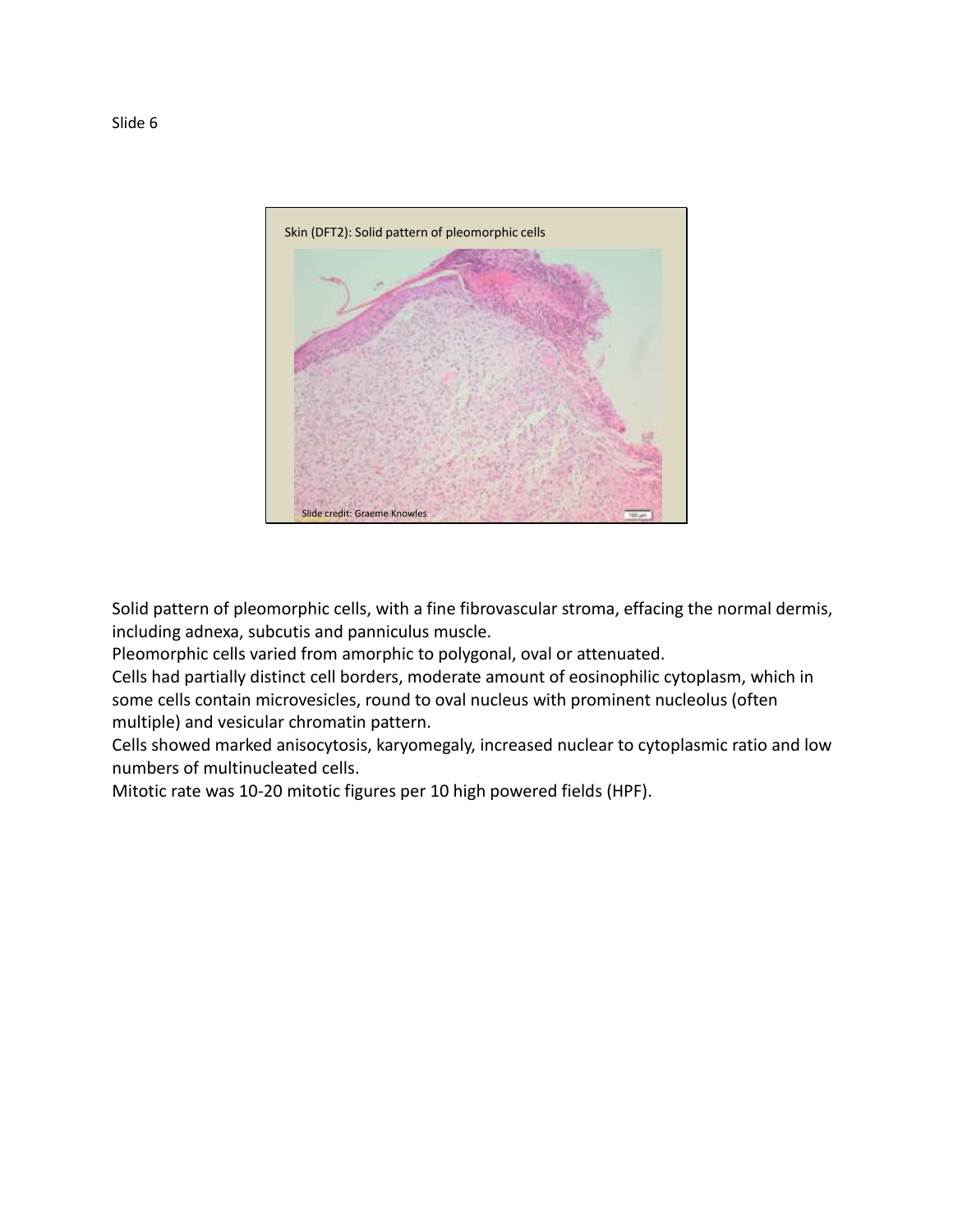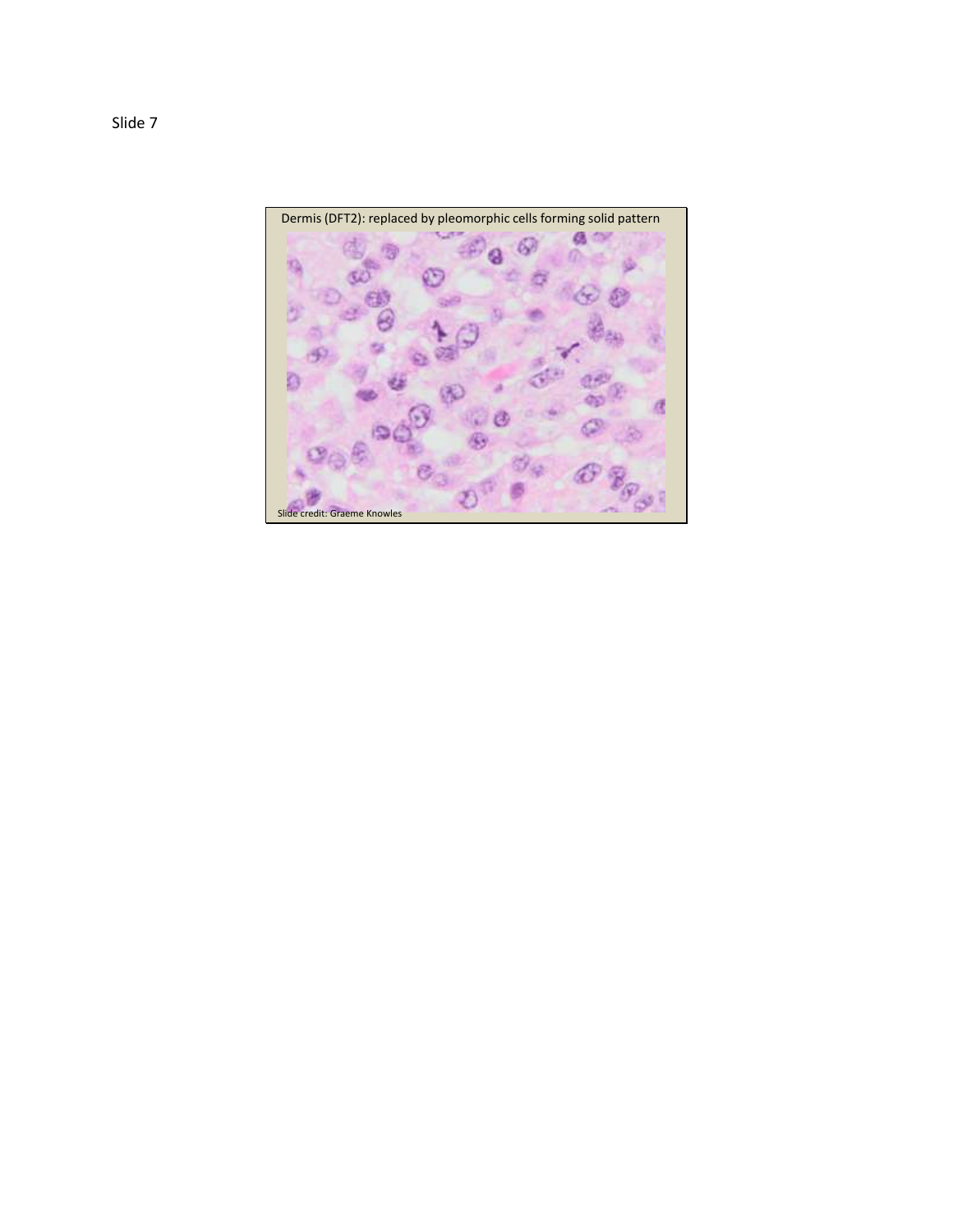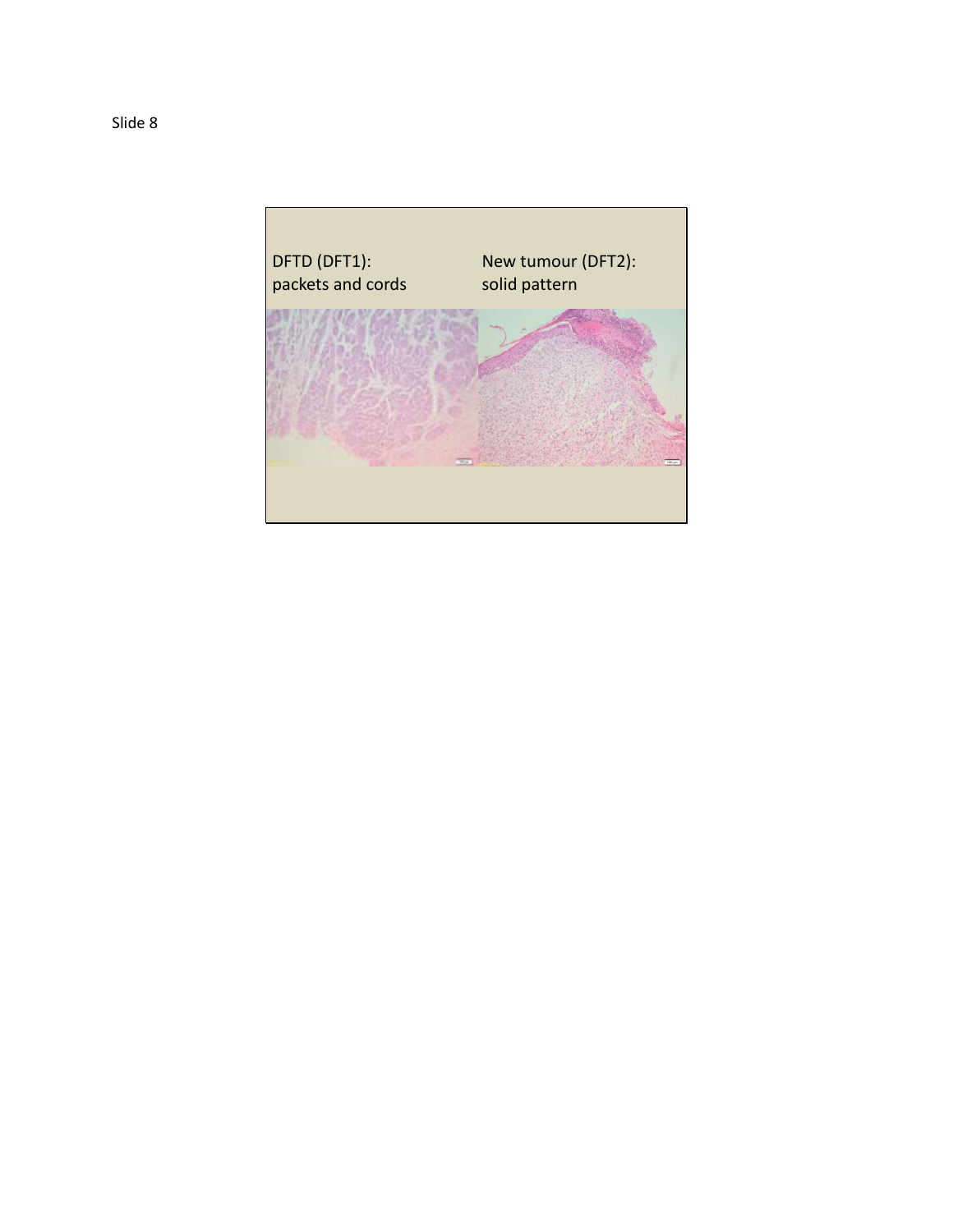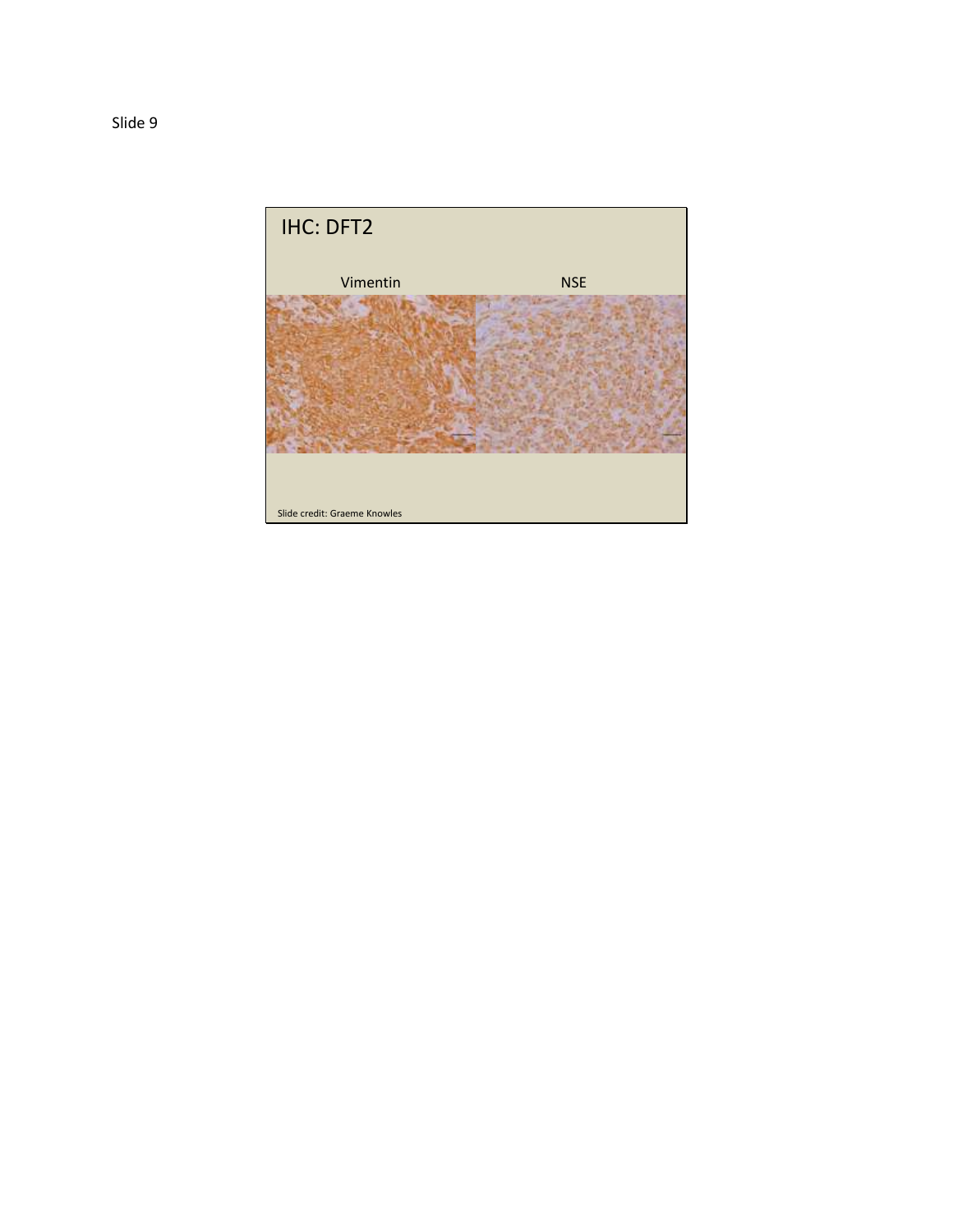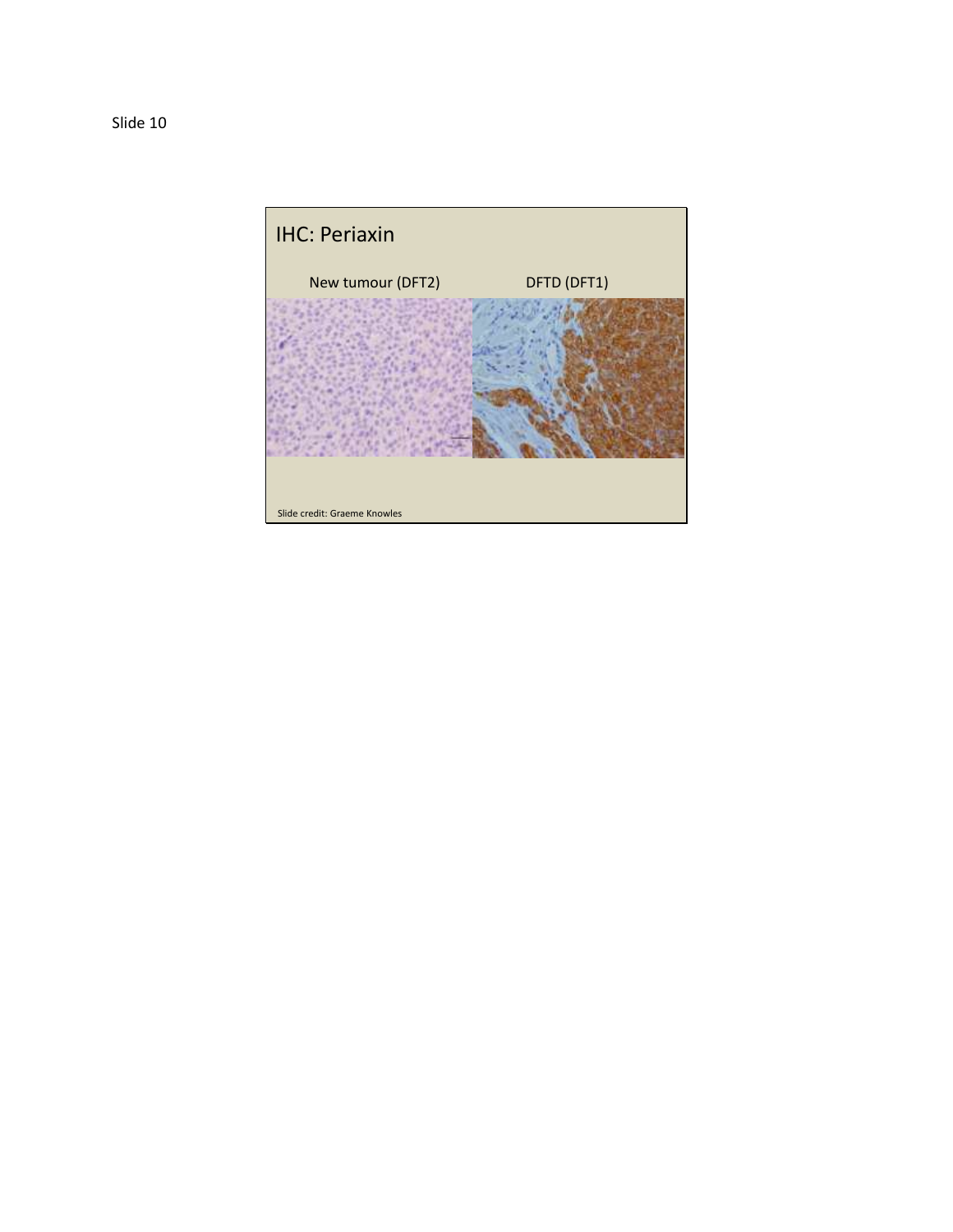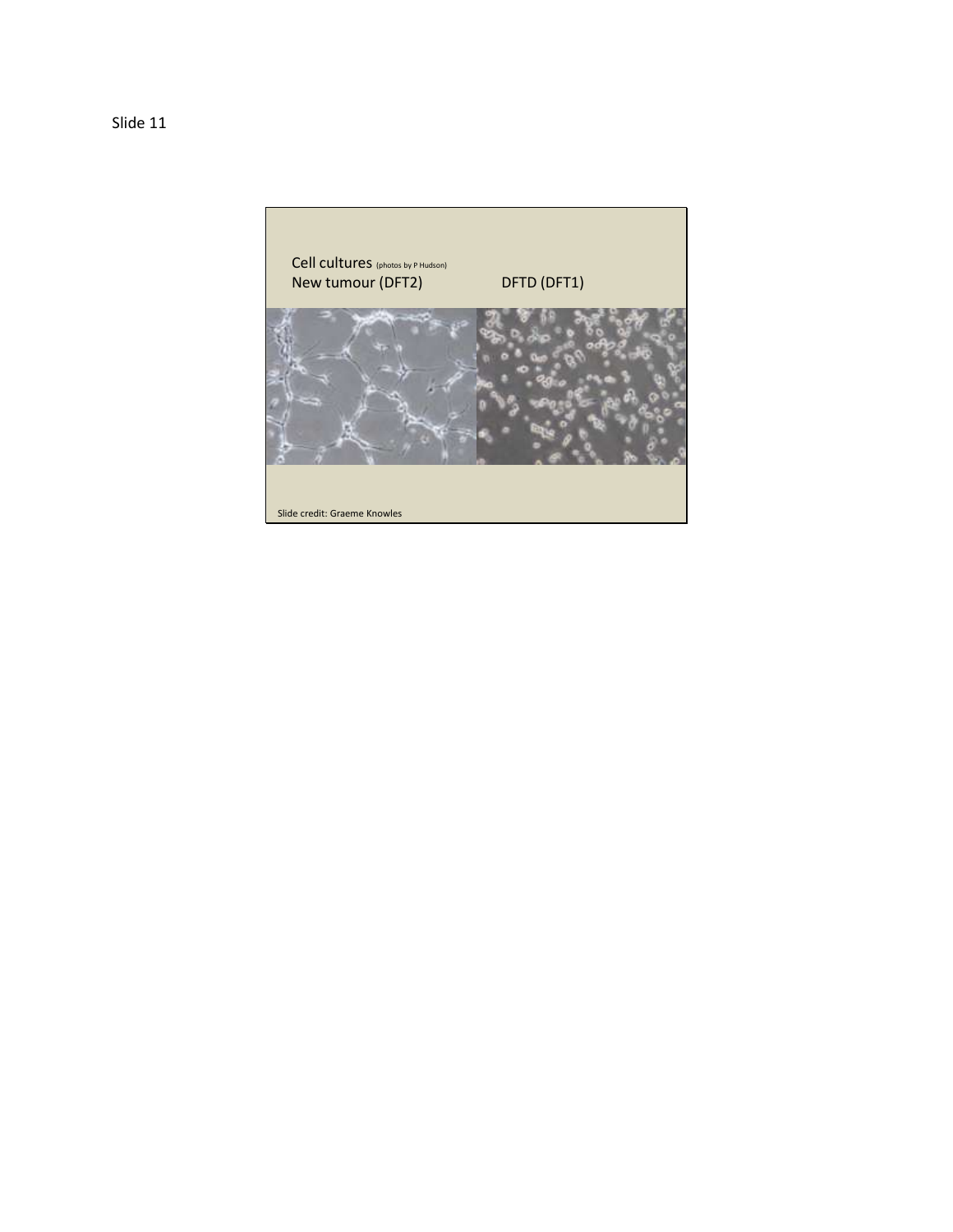

- DFT1: absence of chromosome 2, missing sex chromosomes (but was female), presence of 4 marker chromosomes
- DFT2: monosomy of chromosome 6, presence of X and Y chromosomes, additions and deletions to other chromosomes
- DFT2 tumors are cytogenetically distinct from DFT1. Representative karyotypes of a normal male devil, a DFT1 tumor, and four DFT2 tumors. Red arrows indicate chromosomes carrying cytogenetic abnormalities. Four marker chromosomes found in DFT1 (9) are labeled M1 to M4. Karyotype for NS is presented in Fig. S1.
- DFT1 cytogenetic profile differs markedly from the normal devil karyotype, and is characterized by the absence of identifiable chromosome 2 homologs, the presence of four marker chromosomes and missing sex chromosomes. Genetic analysis indicates the original source of the cell was a female devil. (Pye et al, 2016)
- DFT2 tumors exhibited the presence of additional material on chromosomes 1, 2, and 4, a deletion involving chromosome 5 and monosomy for chromosome 6. Both X and Y sex chromosomes were present. Presence of X and Y chromosomes indicate original source was a male devil. (Pye et al, 2016)
- Genetic analysis revealed that tumors from two DFT2 devils were identical to one another, but completely distinct from DFT1 tumors and from their hosts. (Pye et al, 2016)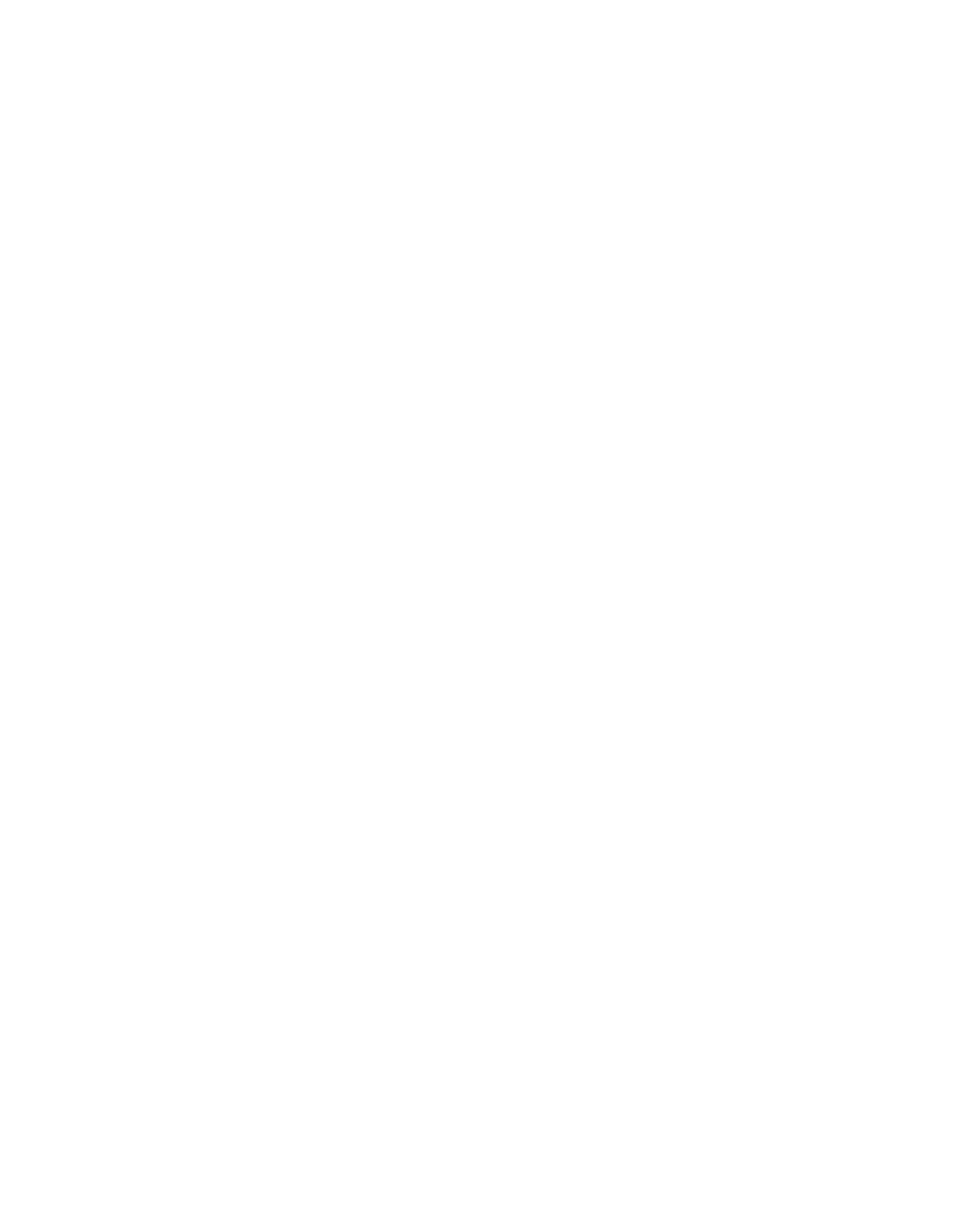## **Summary**

- DFT2 is a transmissible cancer distinct from DFT1
- Can be differentiated by histopathology and PCR and cell culture can support diagnosis
- Are transmissible cancers as rare as we thought?
- Are Tasmanian devils particularly susceptible to emergence of transmissible cancers?
- Is there an exogenous factor that is driving this emergence?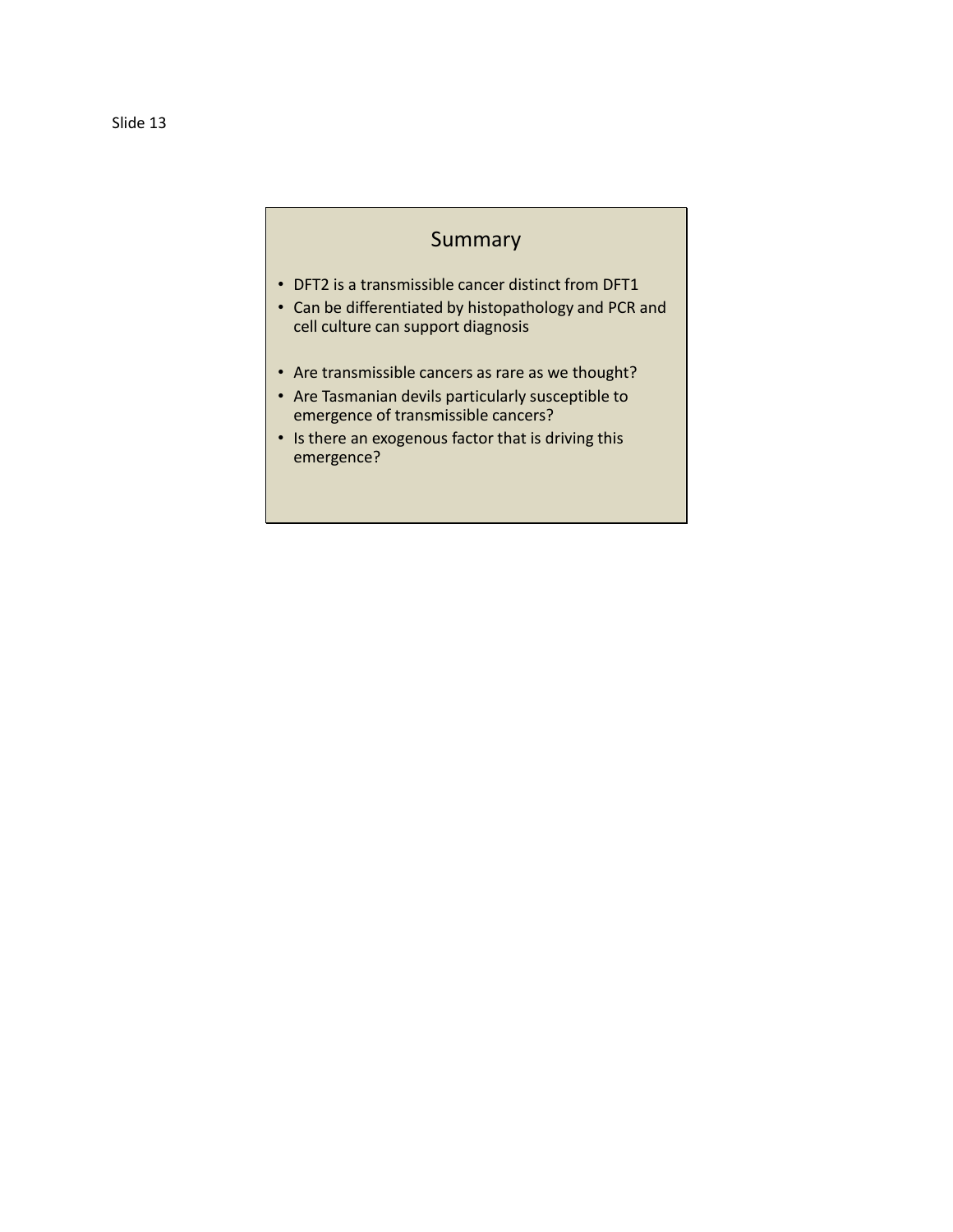## References

- Hawkins *et al*. 2006. Emerging disease and population decline of an island endemic, the Tasmanian devil *Sarcophilus harrisii*. Biol Conserv 131:307– 324.
- Hawkins *et al*. 2008. *Sarcophilus harrisii*. The IUCN Red List of Threatened Species 2008: e.T40540A10331066. Available, at dx.doi.org/10.2305/IUCN.UK.2008.RLTS.T40540A10331066.en. Accessed December 14, 2015.
- Loh *et al*. 2006. The pathology of devil facial tumor disease (DFTD) in Tasmanian Devils (*Sarcophilus harrisii*). Vet Pathol 43:890–895.
- Murchison *et al*. 2010. The Tasmanian devil transcriptome reveals Schwann cell origins of a clonally transmissible cancer. Science 327:84–87.
- Pye *et al*. 2016. A second transmissible cancer in Tasmanian devils. PNAS 113:374-379.
- Tovar *et al*. 2011. Tumor-specific diagnostic marker for transmissible facial tumors of Tasmanian devils: Immunohistochemistry studies. Vet Pathol 48:1195–1203.